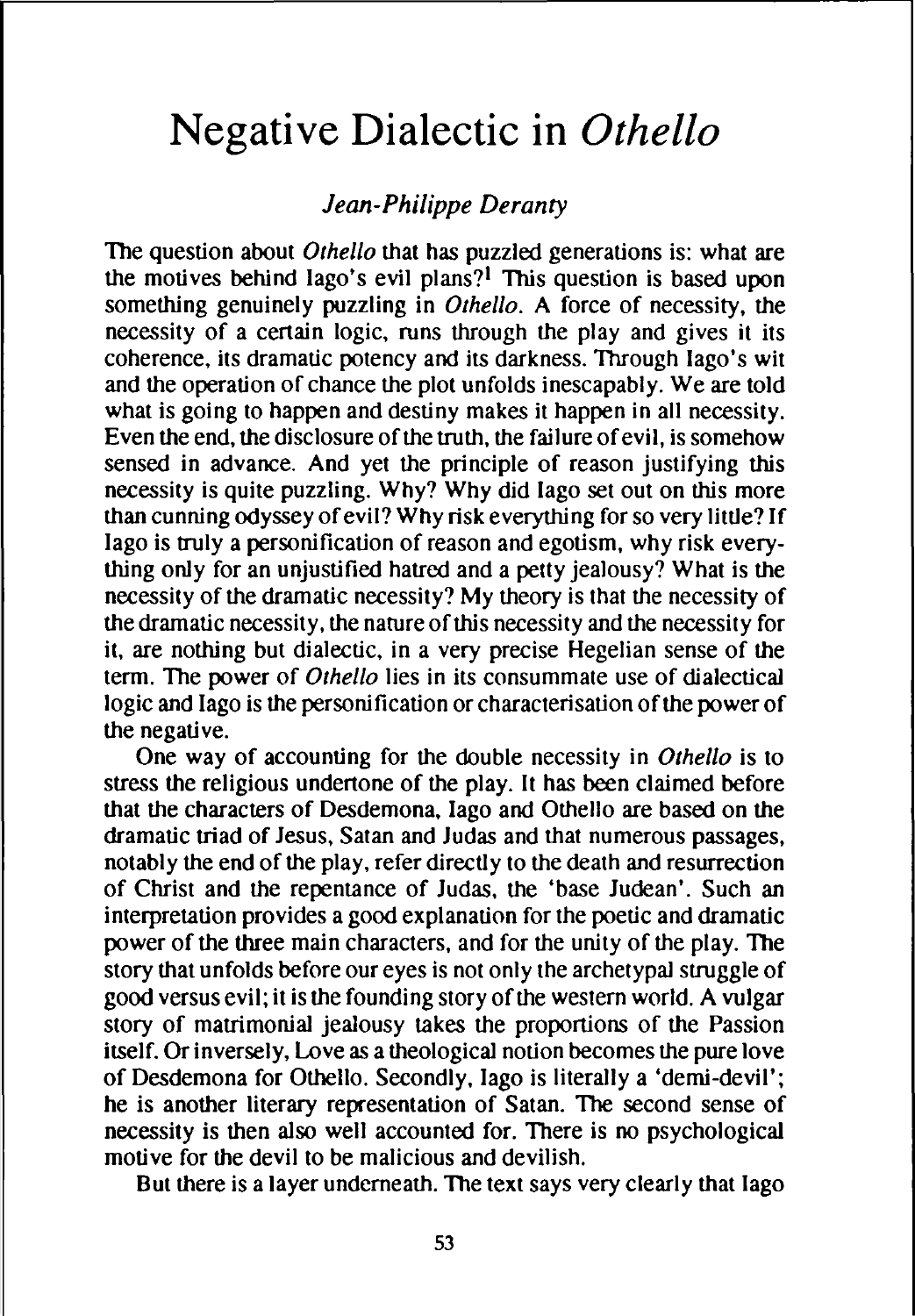is a representation of Satan. What about Othello and Desdemona? Is Desdemona truly a representation of Christ? How well does Othello fit with the traitor Judas? He might have many faults, but it does not seem to be the point of the play to portray him through and through as the 'base Judean'. In a famous article, Robert Heilmann opposes Iago's wit to the witchcraft of love embodied by Desdemona.<sup>2</sup> Is her love for Othello so pure? Is the point of the play really to emphasise the power of love beyond the artifice of reason? Again, this seems to miss the meaning of the play. Why would the lovers have to die in such an awful way if love was to be the victor? The love of Desdemona is very far from Juliet's love and, anyway, Desdemona is not the hero. Although the religious interpretation and the antithesis interpretation point to layers of significance beyond realistic psychology, they are not sufficient. They are not dialectical enough. Dialectic is figured in Iago-Satan and it operates in each of the characters, in every *peripeteia*. This is the basic logic of the text.

Iago is Satan as Ha-Satan. 'the Slanderer' in Hebrew: '0. fie upon thee, slanderer!' (II.i.113; see also IV.ii.135).<sup>3</sup> He is also the Devil as Dia-bolus. the force of dis-union. of division. He systematically slanders and disunites every symbol of spirituality or ethical truth. every institution of Sittlichkeit: $\frac{4}{3}$  he desecrates the love of Desdemona, friendship with Cassio and Roderigo. marital bond with Emilia, faithfulness to his master, honour, the political realm of the City, piousness. He is quite literally the 'absolute inequality with the universal'. 'singularity' pretending to be 'essence' ,5 to refer to two definitions of evil in the *Phenomenology*. In conceptual terms, in every identity, he introduces difference. in every universal ethical moment the point of view ofthe particular: 'not I for love and duty, / Butseeming so. for my peculiar end' (1.i.59-60). He is difference and particularity. the pure for itself that refuses to become equal to any in itself, and therefore is not equal to itself. Iago defines himself as this moment of pure difference, the oposite of concrete universality that is identical to itself: 'I am not what I am' (I.L65). In one word, as one who 'gives his own particularity the precedence over the universal and realises it through  $\arctan^{6}$  to quote from The Philosophy of Right, he exactly corresponds to Hegel's definition of Evil.

Indeed, he personifies all the figures of evil. If hypocrisy is, according to The Philosophy of Right, 'subjectivity asserting itself as the absolute',<sup>7</sup> then his first soliloquy is a monument to this. He is the psychological servant for whom there is no greater man. He is reason as understanding. the power to separate what belongs together and to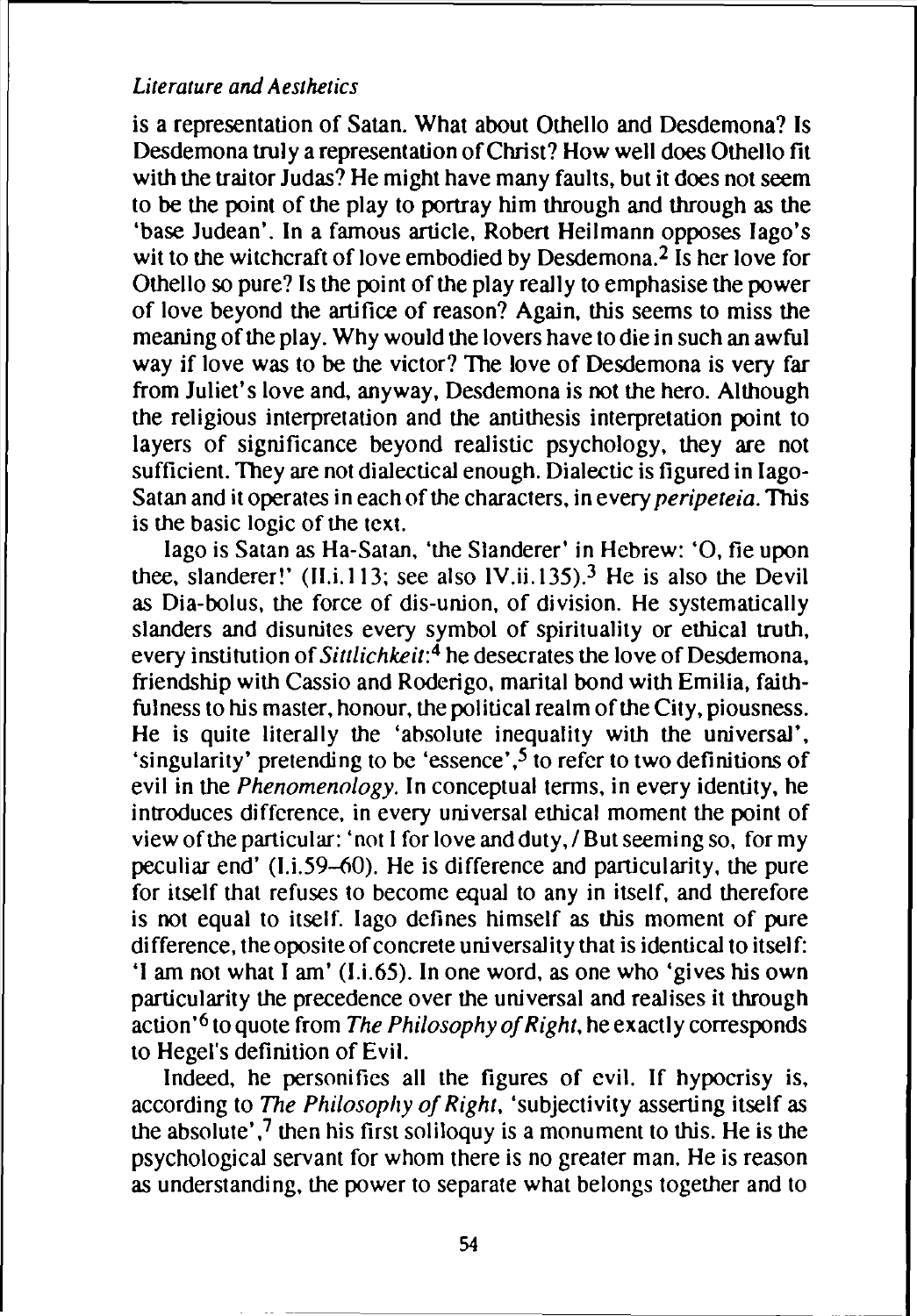hold it separately. As Robert Heilmann has pointed out, 'good sense, hard sense, common sense, no nonsense, rationality-all these terms are ones which Iago might consider as defining his perspective'.8 Othello: 'O, thou art wise, 'tis certain' (IV.i.74).

Language for Hegel is the *'Dasein* of Spirit'.<sup>9</sup> In language, the I, the Self is at the same time this I, this Self, and universal I. In language 'The I has gone to Being ... The I has sublated its arbitrariness in its Being, has posited itself as universal'. This is a substantial definition of language, designating a normative way of using it. There is also a way of twisting language, of perverting it, so that the universal in language is made to serve the particular in it. Evil is always best manifested and festers in the evil way of using language. If language is particularity sublated in universality, then evil as hypocrisy is most at home in a perverted use oflanguage. lago is the master ofthis perverted language. The play exhibits all possible ways of using language. Othello is the man of action, whose rhetoric is at the same time hyperbolic and inefficient: 'Rude am I in my speech, / And little blest with the soft<sup>10</sup> phrase of peace, / ... And little of this great world can I speak, / More than pertains to feats of broil, and battle'  $(I.iii.81-87)$ . Cassio is the master of the 'soft phrase', but his phrase is too soft, too precious, too full of metaphors, allegories and hyperboles; this is language as decoration: 'a knave very voluble', as Iago says (II.i.236-37). Desdemona is language as non-dialectical, as immediate expression of pure thoughts, beyond rhetoric and dialectics: 'most gracious duke, / To my unfolding lend a gracious ear, / And let me find a charter in your voice, / And if my simpleness ...' (I.iii.243-46).

lago is the master of the dialectic in language, even though he uses it in a perverted fashion. First of all, he is the master of language as a tool. He is the Snake that insinuates Evil in the ear of Man ('Where is this viper?'  $[V.ii.286]$ . All his wit consists in the ultimate mastering of language as a means. He is the master of persuasion and seduction. The scenes are too numerous to quote where in just a few lines he completely turns around the psychological state of a character. But his language is perverted language. It is language as irony, the ultimate form of evil according to Hegel. Again, passages are too numerous to quote where lago makes a fool of his counterpart, using irony in the exact sense of the term, that is, he says something that is at the same time a true declaration and the reflection on it and as such false. Because it is false it is true, or because it is a reflection on truth it is false.

His language as *verkehrt* is structured around the negative-dialectic moment, the negation. Like Mephistopheles he is the *'Geist der stets*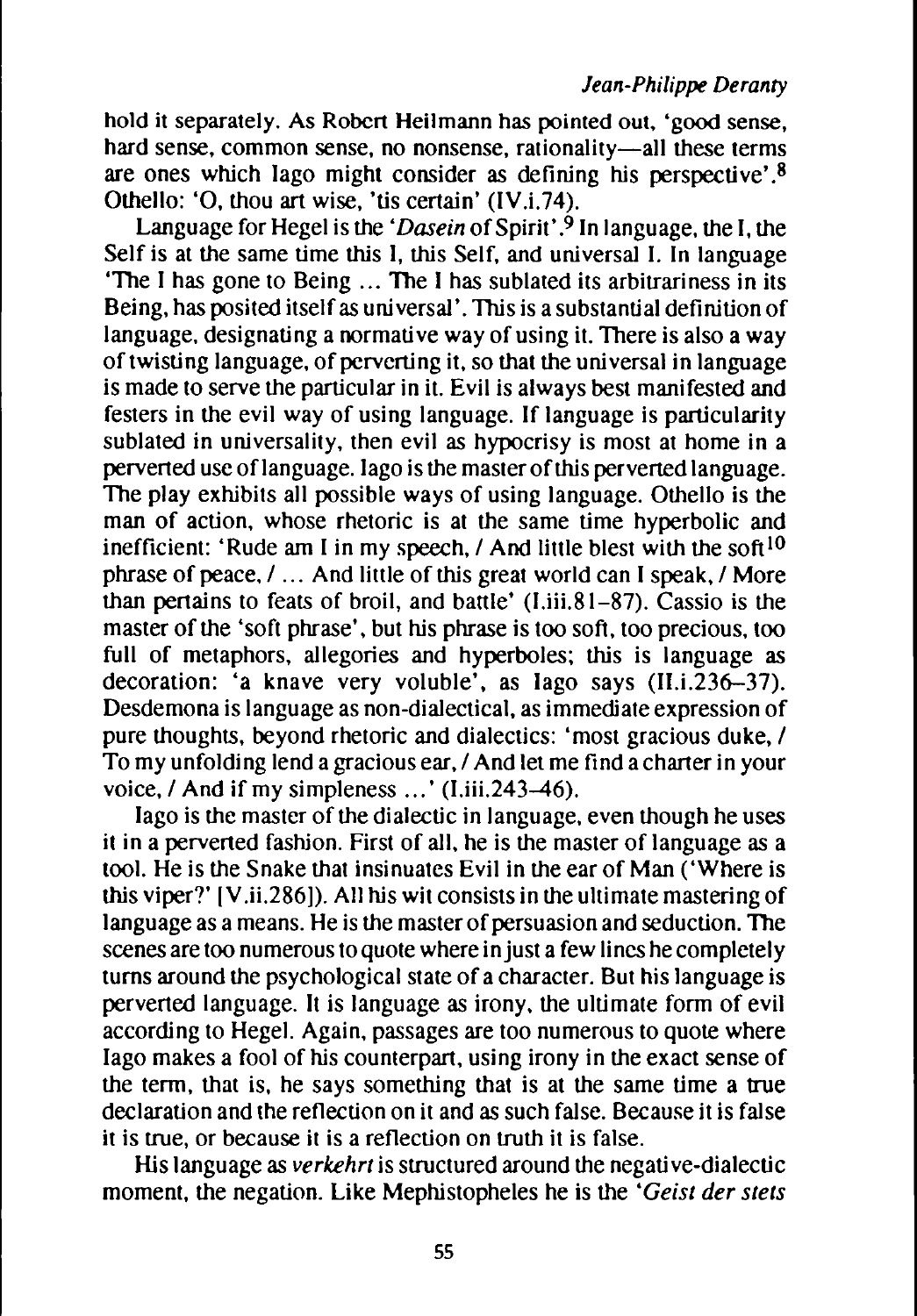*vemein":* 'I am not what I am', 'Were I the Moor, I would not be lago' (U.57), etc. 'No' is the word that summarises the logic of his entire discourse.

Another figure of language as pervened dialectic is the paradox. lago is the master of it: 'These are old paradoxes, to make fools laugh i' the alehouse' (II.i.  $138-39$ ) says Desdemona; and a few lines later 'O heavy ignorance, that praises the worst best' (II.i.143).

lago is the man who masters the language of persuasion because he is an expen of the human heart: 'This fellow... knows all qualities, with a learned spirit,  $\sqrt{Of}$  human dealing' (III.iii.262-64). Iago has the best understanding of all the characters, and despite his perverted use oflanguage, he must be said to often say the truth. In fact, he states the truth much more often than he conceals or distons it. As the figure of the negative-speculative, he is contradiction in itself: in his speech, truth and lie are tightly intertwined and flow into each other constantly. He tells each of his victims the exact truth about his evil nature and they do not listen because of the simple logic of contradiction. When he lies they think it is true and when he speaks the truth, they think he lies. To Desdemona asking: 'What wouldst thou write of me. if thou shouldst praise me?' he replies: '0 gentle lady. do not put me to't. / For I am nothing, if not critical' (l1.i.117-19). In the central scene. he warns Othello in the clearest terms: 'Utter my thoughts? Why. say they are vile and false' (III.iii. 140).

It is quite striking to note that the phenomenological figure of the ignoble consciousness in the *Phenomenology of Spirit* synthesises perfectly all these determinations of the lago character. lago is exactly 'the self that is for itself, 'that knows not only how to pass judgment on and chatter about everything, but how to give witty expression to the contradiction that is present in the solid elements of the actual world'. 'He knows better than each what each is, no matter what its specific nature is', he 'is the universal deception of himself and others, and the shamelessness which gives utterance to this deception is just for that reason the greatest truth'. Finally, his 'vanity needs the vanity of all things in order to get from them the consciousness of self; it therefore creates this vanity itself and is the soul that supports it' .11

lago is a representation of the destructive moment inherent in the dialectic structure of spirit, the pure power of the negative, of contradiction viewed for itself. As such, lago is not only devil but also Monster. The Monster is etymologically a sign given by the Gods, 'monstrum' comes from 'moneo', it is based on the root that means Spirit, *mens*, mind. Iago is the spirit in its negative-speculative moment,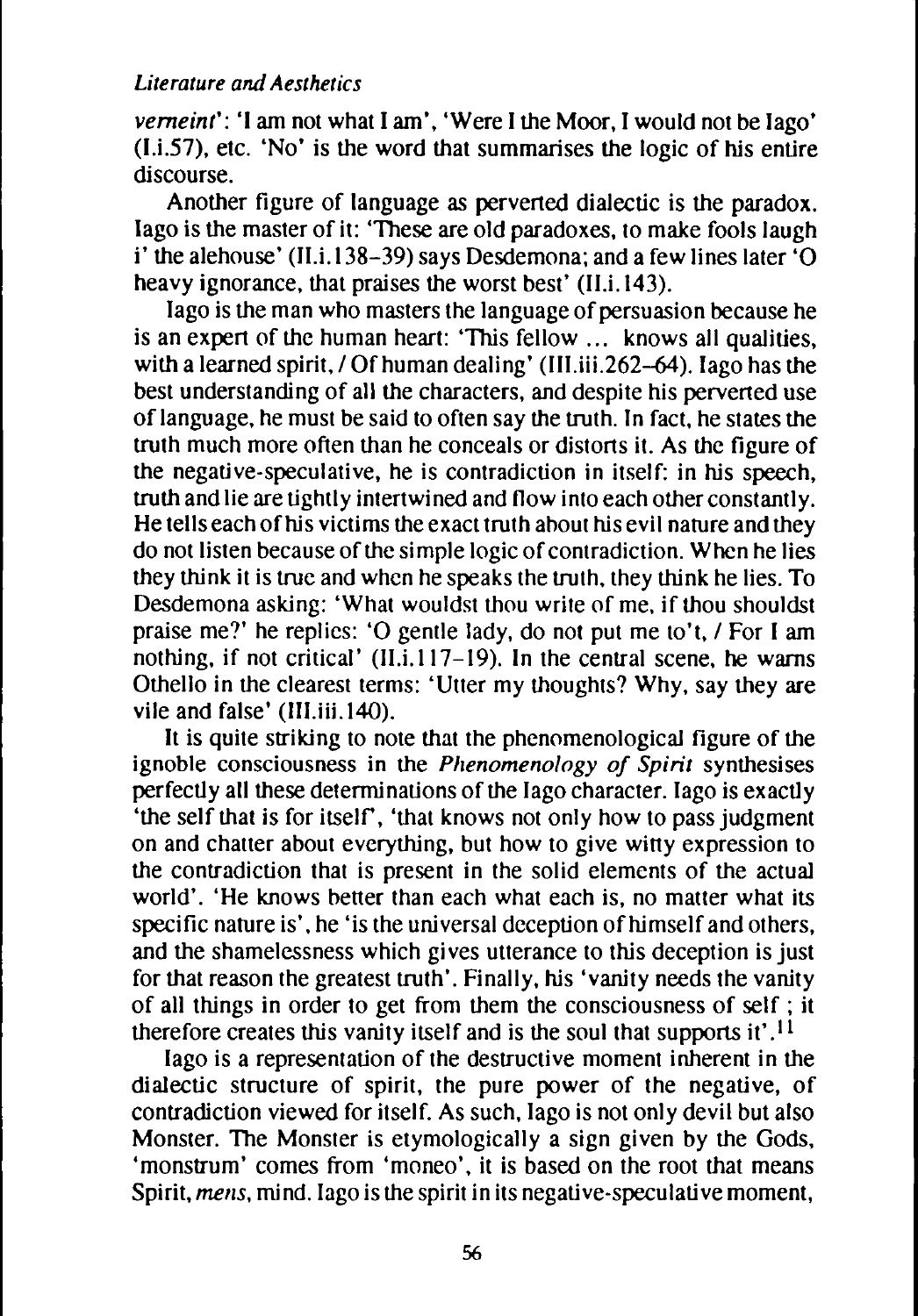the evil moment. It is the root of freedom and of its 'mystery' .12

This way of understanding the power in lago's character answers the objection put to Bradley by Leavis. that by focusing too strongly on lago's motives. one forgets that Othello is the *ethos* portrayed. <sup>13</sup> lago is not the main character, because, as a representation of evil, that is, of the negative power in spirit, he is purely the principle of dramatic movement in the play. As such, he is in a way the most important character; as dialectical principle he is the pure dramatic element, but dialectic only discloses what is already present in itselfin the moments. and so at the same time he is less important than the characters he sets in motion. The position of dialectic is itself dialectic.

Based on this logic I would now like to meditate on the name of dialectic in the play and the poetic effects derived from this. Why 'Iago'? The story which inspired Shakespeare does not name Iago, just calls him the Ensign of the Moor. <sup>14</sup> Why did Shakespeare choose the name lago? Joyce's *Finnegan's Wake* offers a very intricate explanation: lago is the Spanish equivalent of James. The symbol of St James of Compostella is the cockleshell, in which it is easy to hear the cuckold resonate.<sup>15</sup> Joyce's interpretation of the play was that Iago and Othello are one and the same persona. namely representations of Shakespeare, Joyce and Leopold Bloom as cuckolds. In the Circe episode of *Ulysses,* Stephen and Bloom look in the mirror; Shakespeare appears 'crowned by the reflection of the reindeer antlered hatrack in the hall' and shouts 'Iagogo! ... lagogogo!'. In French a 'gogo' is a naive man. a possible name for a cuckold. <sup>16</sup> My reference to Joyce's convoluted reading of Shakespeare is not random. His use of anagram (the three letters HCE) in *Finnegan's* Wake as the structuring principle of the book, as well as a defining poetic. phonetic or rather grammatical principle of wordproduction, is an inspiring tool for interpretation. Poetry uses signifiers as raw material. Joyce's moulding of words is based upon the oldest of traditions. that of the interpretation of the letter. of the power of the letter. in the name of Yahve or in the name of Christ for instance, and has been given theoretical status for the study of poetry. By studying language in *Othello* as matter, all I do is treat the play as a poem. I would like to suggest a paragrammatic seemingly non-Hegelian reading of *Othello* based on the logic of negative dialectic.

lago, I A G 0, I read as the cipher or *chrismon* of the text. One has to be puzzled by the use of three vowels and the exclusion of the others. I A O. First of all, they are the vowels of the Devil as Daimon, or of the *diabolikos*, the 'Diablo' (II.iii.152). E and U are reserved as the vowels of Jesus and Deus. E is only present in the name of the single pure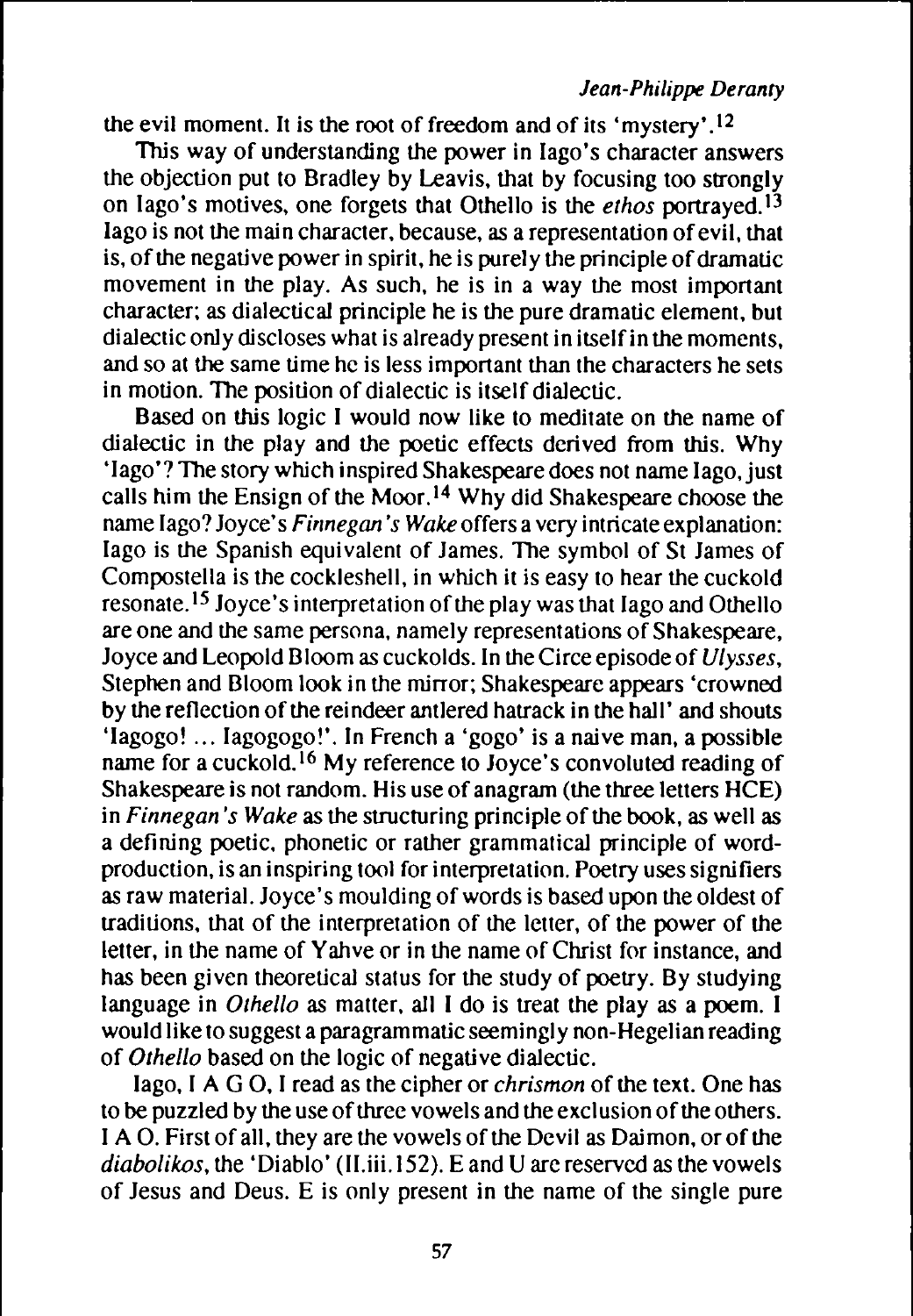being in the play, Desdemona, and to a lesser extent in the less pure Emilia. It is the disappeared letter.

The *diabolikos* is dialectic in its negative moment. The IA sequence signals the operation of dialectic within the dialogue and plot. This applies firstly to the names of the characters. BIAnca the white whore, the truth of what Desdemona is accused of being, triggers the downfall of the fair lady. EmiliA is the wife of the 'Diablo' and she is directly responsihle for Desdemona's death. Cassio is the inverted lago. Roderigo is the half-willing servant of the Devil; half a devil himself, he plays his part in the tragic plot. IAnus, the God with two faces is the only God apart from Satan himself that Iago swears by.

Furthermore, Satan is the Prince of Angels fallen from the sky because he wanted to take God's place. Hence the G. As the mad finite Self asserting itself as the absolute, Iago acts as if saying: 'I am God'. The Goat as a mockery of the name of  $God$  (see IV.i.259) and the Dog, the phonetic inversion of God (Roderigo: 'O damn'd Iago, O inhuman dog' [V.i.63]; 'the circumcised dog' [V.ii.356]; 'O Spartan dog'  $[V.ii.362]$ ), are two animal symbols of the false deity.<sup>17</sup>

But the paragrammatic reading also implies that the sequence of letters operates as a productive, poetic and grammatic engine producing textuality and poetry. For instance, it is very striking to note how many times lago speaks of himself in the first person, how many times he says: 'I am'. This can be explained as the hybrid of subjectivity asserting itself as the absolute. But there is more to it. If you read the text carefully, you notice the occurrences of 'I am' are systematically followed by an O-word. The I A G O sequence is the sequence of the I, the Ego abstractly asserting itself as absolute principle against objectivity. The phrase 'I am God', the sequence IAGO, is the cipher of the text considered as a poem. The examples are numerous; I shall only quote those that appear in crucial moments. In the confrontation between lago and Desdemona-'O gentle lady, do not put me to't, / For I am nothing if not critical' $-IAGO$  is the obvious paragram of this verse. It appears almost literally when lago urges Roderigo to engage Cassio in the fatal brawl: 'Away I say, go out' (II.iii.148). In the damnation scene, lago concludes thus: 'I am your own forever'. Finally, in the central scene, the few words that completely overturn Othello's mind and soul are Iago's: 'I like not that', 'I know not what', 'I cannot think it' (III.iii.35,  $\overline{37}$  and 39).<sup>18</sup> This choice of words is obviously not limited to their phonetic or rather grammatic power. 'I like not that', 'I know not what'. this is thought or spirit as the power to negate ahsolutely, to ahsolutely negate anything, the source of all evil.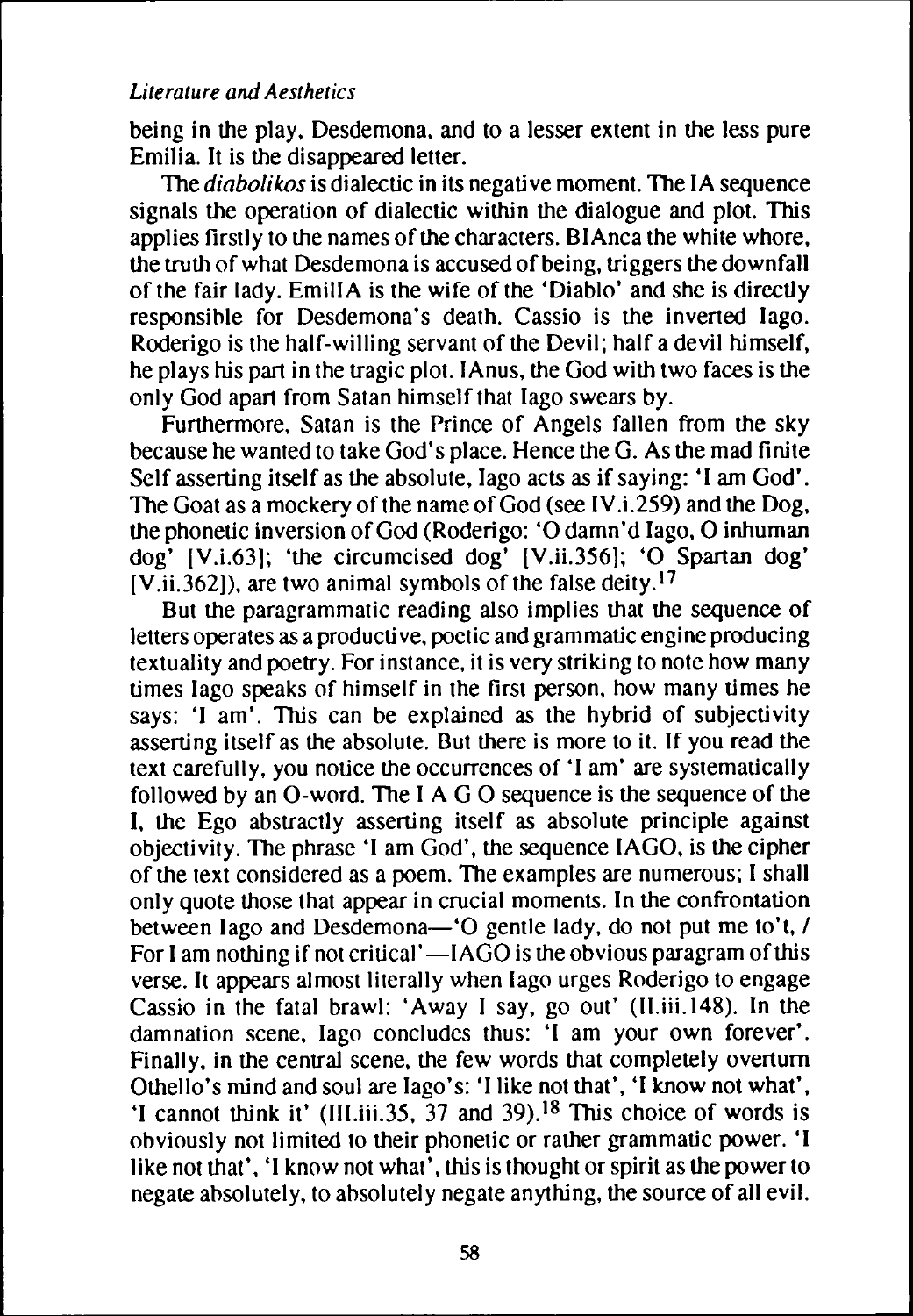The entire deception scene is centred on the word 'Thought'. lago adds the final touch at the beginning of Act IV, again through the perversion of thought. 19 What I think as positive I can also posit as negative and vice-versa, vice is exactly this faculty of the vice-versa. There is nothing, neither love nor friendship, nor honour, nor any other consideration that could stop the negative power of spirit in its destructive side. But it is also true that IAGO is the poetic or symbolic cipher of the destructive power of spirit. It comes to light in the clearest grammatic way in the most destructive scene of the play.

But again. a paragrammatic reading implies that the primitive anagram is the primitive signifier as a focus producing, by expansion, text and drama. The IAGO or lAO sequence can be detected in numerous combinations throughout the play. First of all, this sequence is a very practical one for the English writer because it is contained in all these long-winded notions originating in Latin that end in -ion. The play is full of them, but they especially abound in the judicial vocabulary. This makes good sense. The staging of judgment and punishment, of proof and witnessing, of oath and perjury, of truth and lie, are central to the drama and its philosophical meaning. From the very beginning, Desdemona is put on trial with no chance to defend herself, accused of being a pure soul in a world of vice. The play is a grand, vivid metaphor of the human world as the realm of injustice: conjuration, redemption, perdition. provocation, reputation, perdition, suspicions. confirmation, probation, damnation, imputation, give/seek satisfaction, execution, castigation, advocation, solicitation, restitution, reprobation.

Other central signifiers also contain the sequence of the devil: the dialectical 'notwithstanding' and 'equivocal', 'villainous', 'warrior', 'hideous', 'jealousy', 'mandragora' and 'coloquintida' as diabolical plants, the 'monstrous Anthropophagi', 'ignorance', 'disloyal', 'insinuating rogue', 'pernicious', etc. The verse that closes the plot is 'look on the tragic lodging of this bed' (V.ii.364).20

But lago is not the hero of the play. He represents and expresses the dramatic force that moves the characters. This can be translated in paragrammatic terms or in dramatic, dialectical terms. The most important feature of the logic of dialectic is that it is immanent. Any self-coherent spiritual being can only falter on the grounds of inner flaw, not through external intervention. lago can only manage these fantastic inversions in other characters' minds because he spells out what they want to hear, what they really are. Each character follows only the necessity of its true self. lago's sole responsibility is that he helps them attain what they had to become. His last words spell out the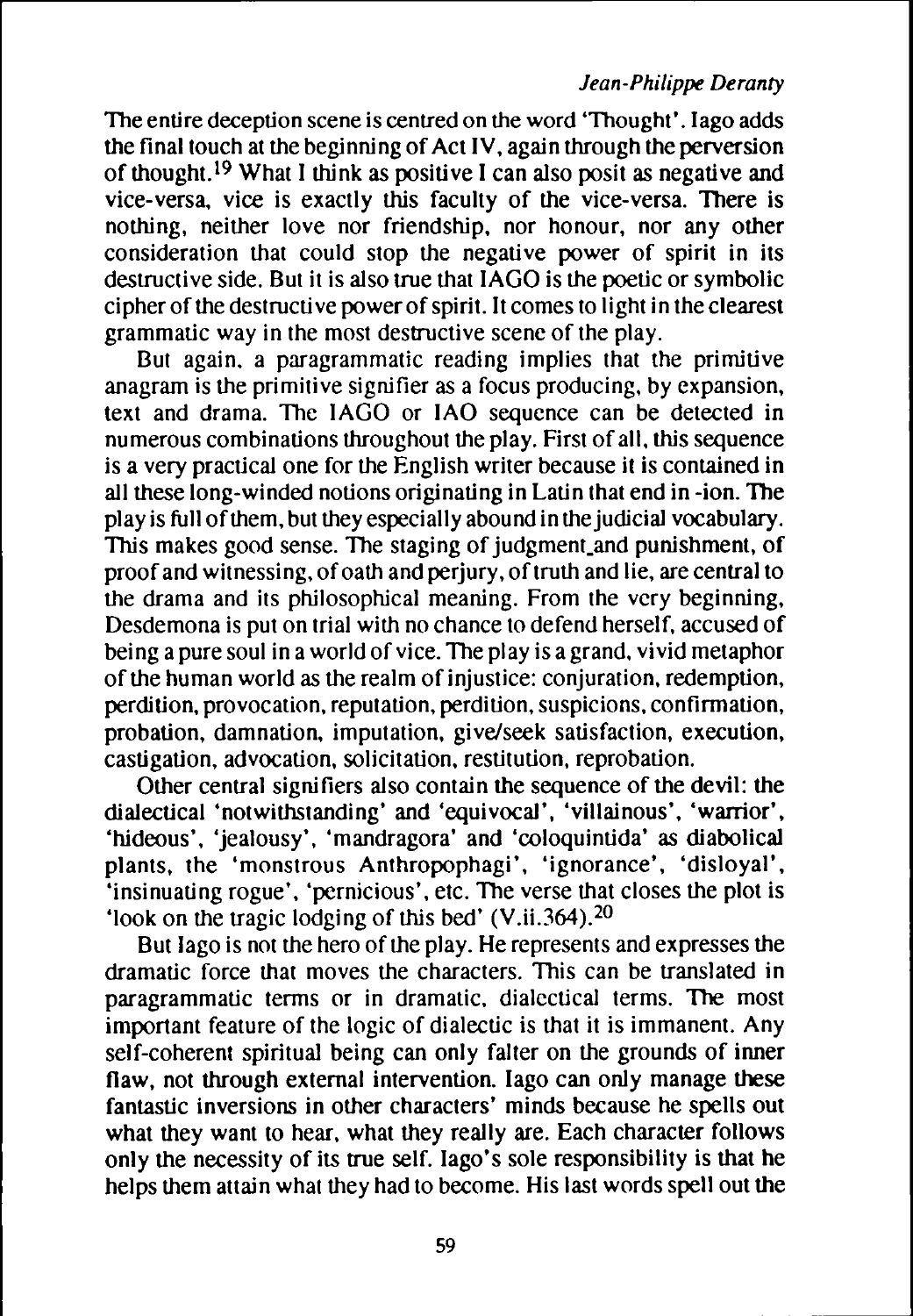truth about this: 'Demand me nothing, what you know, you know' (V.ii.304). In paragrammatic terms, the devil and the letters of the devil are present in every character, even in Desdemona. lago is a Monster but so is every other character, because lago is the Monster in the soul of each of them.

This is true of the hero himself. What is Othello? He is pure abstract being. This passage from The *Philosophy of Religion* describes him perfectly: 'being is universality in its empty meaning, in its most abstract meaning. "It is"—this is this simple determination entirely abstract'. This is the way Othello defines himselfin opposition to the dialectical lago: 'my perfect soul, / Shall manifest me rightly' (I, ii, 31 – 32). Tautology reappears at the end: 'Speak of me as I am' (the First Folio reading, V.ii.343).<sup>21</sup> 'Being expresses this relation to itself, without any relation towards the outside or towards the inside'. Othello's love is purely egotistical, as we will see. 'Abstract universality. The universal is essentially self-identity (I am what I am); this is also being, it is simple'.22

The expression of pure abstraction in the ethical realm is the virtue of the soldier. According to *The Philosophy of Right*, 'valour is in itself a formal virtue, because it is the highest abstraction of freedom from all particular ends, possessions, pleasure, and life ... The alienation of these, as the enactment of valour is not in itself of a spiritual nature'.<sup>23</sup> Othello is the dramatic representation of pure immediacy and abstraction. His ethos is that of the soldier. But because the virtue of the soldier is purely formal, detached from all objective ends of the ethical world, this virtue left unchained is pure violence. Bravery is savagery when unchecked by political authority, which is exactly what happens in Cyprus.

Othello is described as a bloody. violent man from the very beginning. Already in the third scene his relationship to Desdemona is of violent possession: 'I won this daughter', like a fortress. In his second self-representation, he is clearly described as a being beyond humanity. one day a slave. the other day as strong as Hercules, having lived in places that symbolise the savagery of raw nature, antres. deserts. rough quarries, rocks. hills whose heads touch heaven. The creatures he deals with are the Cannihals, the Anthropophagi. men whose heads grow beneath their shoulders. It is not necessary to detail at length the savagery of the character, it punctuates the play from beginning to end; just one example among others: 'I will chop her into messes' (lV.i.196).

The fate of abstract being isto become immediately sublated by and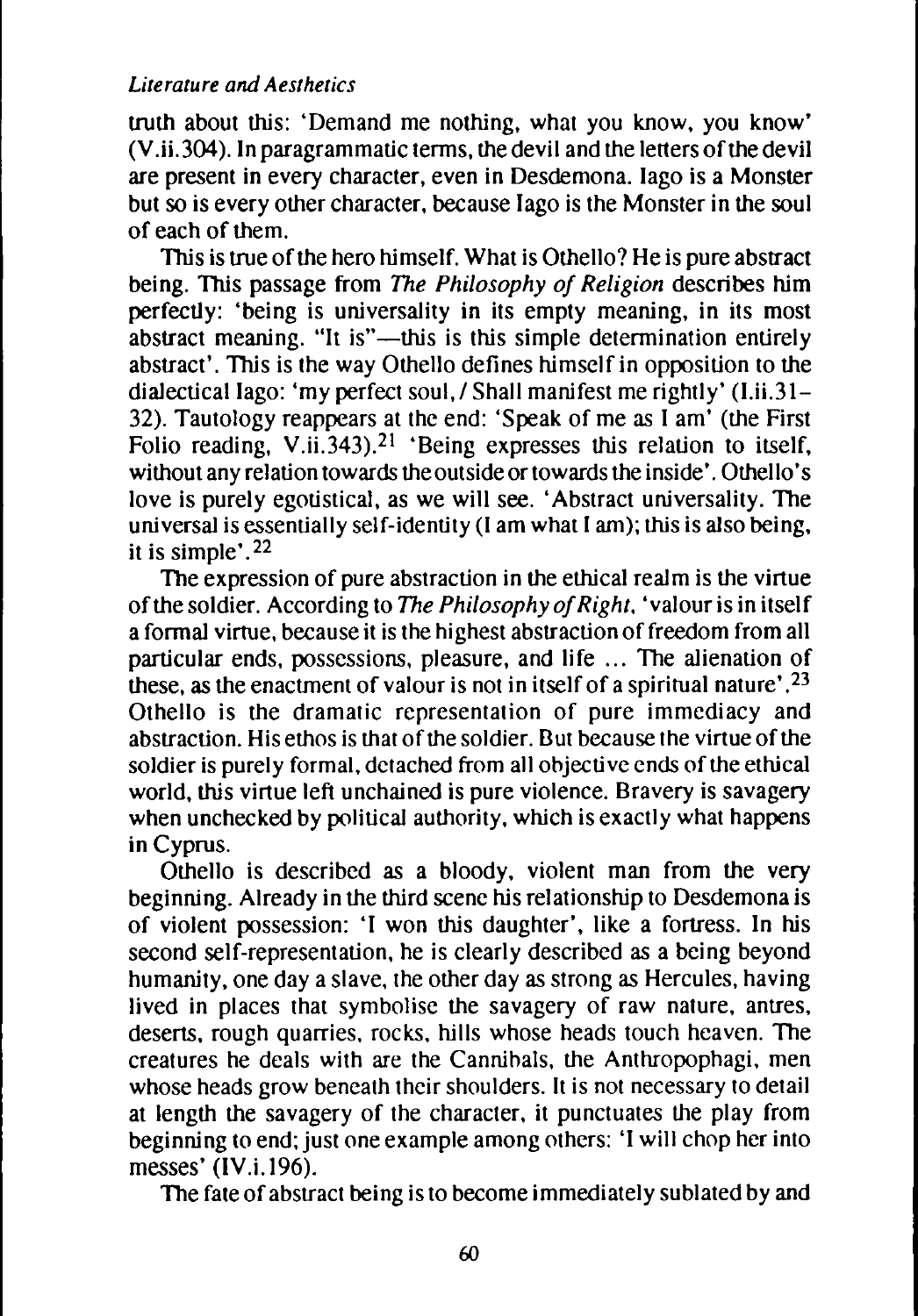into nothingness. In ethical and dramatic terms. the fate of violence is to perish violently and to destroy the thing it loves. Jealousy is love turned into destructive and self-destructive violence. It is too obvious to show in detail that lago has almost to do nothing to convince Othello he is being betrayed. Othello is only too ready to believe it and to act on it. The signs were being given as early as the first act. when lago was not even present. Brabantio: 'Look to her, Moor, have a quick eye to see: / She has deceiv'd her father, may do thee'—Othello: 'My life upon her faith' (I.iii.292, 294). lago only has to reflect outwardly Othello's inward douhts to actualise the potential violent mistrust: 'By heaven, he echoes me, I As if there were some monster in his thought, / Too hideous to be shown' (III.iii.110-12). It is actually Othello who drops the handkerchief, and thus physically creates Desdemona's guilt. He won't listen to Emilia's powerful defence of her mistress, but once murder has been committed, it takes Emilia two lines to convince him of his mistake.

Now we ask, why the signifier 'OTHELLO'? It develops the original signifier 'THE MOOR' as a close anagram of it. One obvious change is the stretching apart of the two  $\overline{Os}$ . This combination 'OO' is the characteristic of Othello. In the most violent scene of the play, the doubled vowel, that of a 'hloody' 'fool', is very frequently used. But the two OOs are kept furthest apart in the name of the hero. The scarlet letter of blood and violence is like the alpha and omega of the character. The letters 'R' and 'M' remain, once 'THE' and the two OOs have been removed from 'THE MOOR'. They are replaced by 'LL'. This makes sense not only phonetically, but also because then the combination reads 'OLLO'. The palindrome thus created emphasises the symbolism of the ' $O'$  in the Othello character.

Now what of Desdemona? What is her true nature and hence her destiny? It is undeniable that in several passages and notably in her death her character is clearly modelled on Christ. But there is another side to her. Desdemona is not only an almost divine creature, she also has the A and the O of the *diabolikos* in her name. I would like to suggest that it is possible to argue that Desdemona is also a type of monster, albeit obviously in a different sense from Othello and lago. Not only has she the letters of the devil in her, but the name of the devil itself. She is Demona, the female Demon.

To support this difficult claim we only need ask: how can the supposed pure soul of the play, a representation of Christ himself or at least some pre-lapsarian soul, actually fall in love with a Monster? Only a monster can love a monster. This is quite obvious in the passage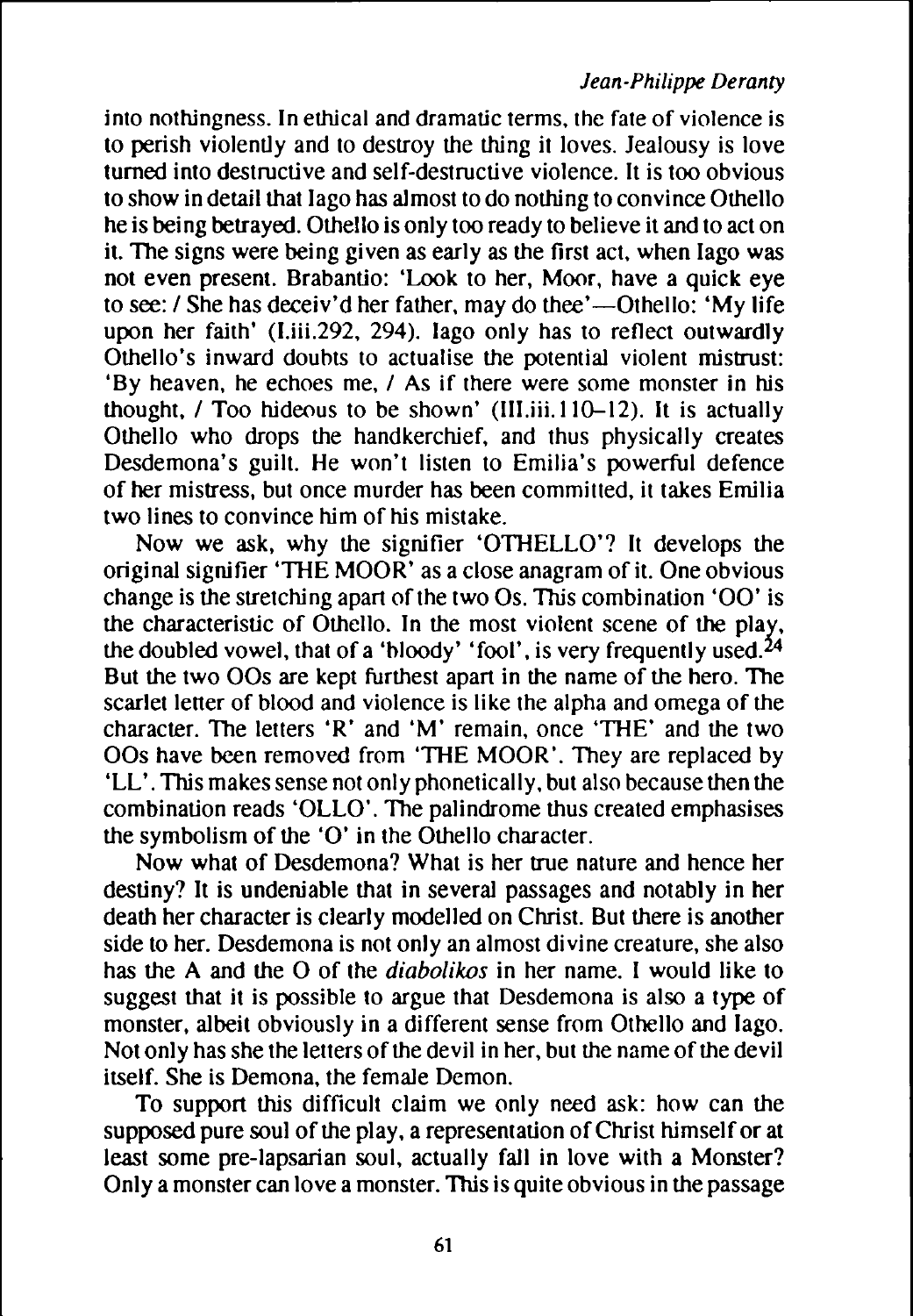where the meeting and falling in love of the two characters is narrated by Othello. What moves Desdemona is the story of the inhuman adventures of the hero, not his human qualities or virtues. She is the opposite of Juliet. Juliet would like Cassio, not the older man full of sound and fury. It is Desdemona herself who insists in going to war with her husband. Her reason is not primarily that she does not want to be separated from him, but that she fell in love and loves him as a warrior and that it is only natural that she should be there when he acts like a warrior: 'if 1be left behind, / A moth of peace, and he go to the war, / The rites for which 1love him are bereft me' (I.iii.255-57). She loves a bloody man, she will die at the hands of a bloody man.

When Cassio describes her at the beginning of Act II, she, like Othello, is clearly shown as a creature beyond humanity: 'in the essential vesture of creation / Does bear all excellency' (II.i. $64-65$ ).<sup>25</sup> The monstrous nature of Desdemona, her strange kinship with lago, is revealed in a symholic way in the transition from well-ordered Venice to hellish Cyprus:

Now, who has put in?

Second Gentleman. 'Tis one lago, ancient to the general. Cassio. He has had most favourahle and happy speed: Tempests themselves, high seas, and howling winds, The gutter'd rocks and congregated sands. Traitors ensteep'd, to clog the guiltless keel. As having sense of beauty, do omit Their common natures, letting go safely by The divine Desdemona.

(I1.i.65-73)

The mortal seas have omitted the divine Desdemona and lago as well. The passage clearly indicates that both lago and Desdemona are beyond death, and the end of the play will prove it. Desdemona resurrects to speak after death and lago is the only one of the main characters who does not die in the end. Desdemona is also the only one for whom lago has no word of contempt. lago and Desdemona are the true opposites in the drama, Satan and Christ, and yet somehow akin to each other.

Desdemona is purity and naivety to the point of fanaticism and blindness. She literally refuses to accept that awoman might betray her husband even 'for the whole world' (IV.iii.78). For her, one might say. *Fiat virtus. pereat mundus.* Even when her hushand has fully revealed himself as what he is, namely a brutal jealous beast, she will not change. As lago puts it: 'she holds it a vice in her goodness not to do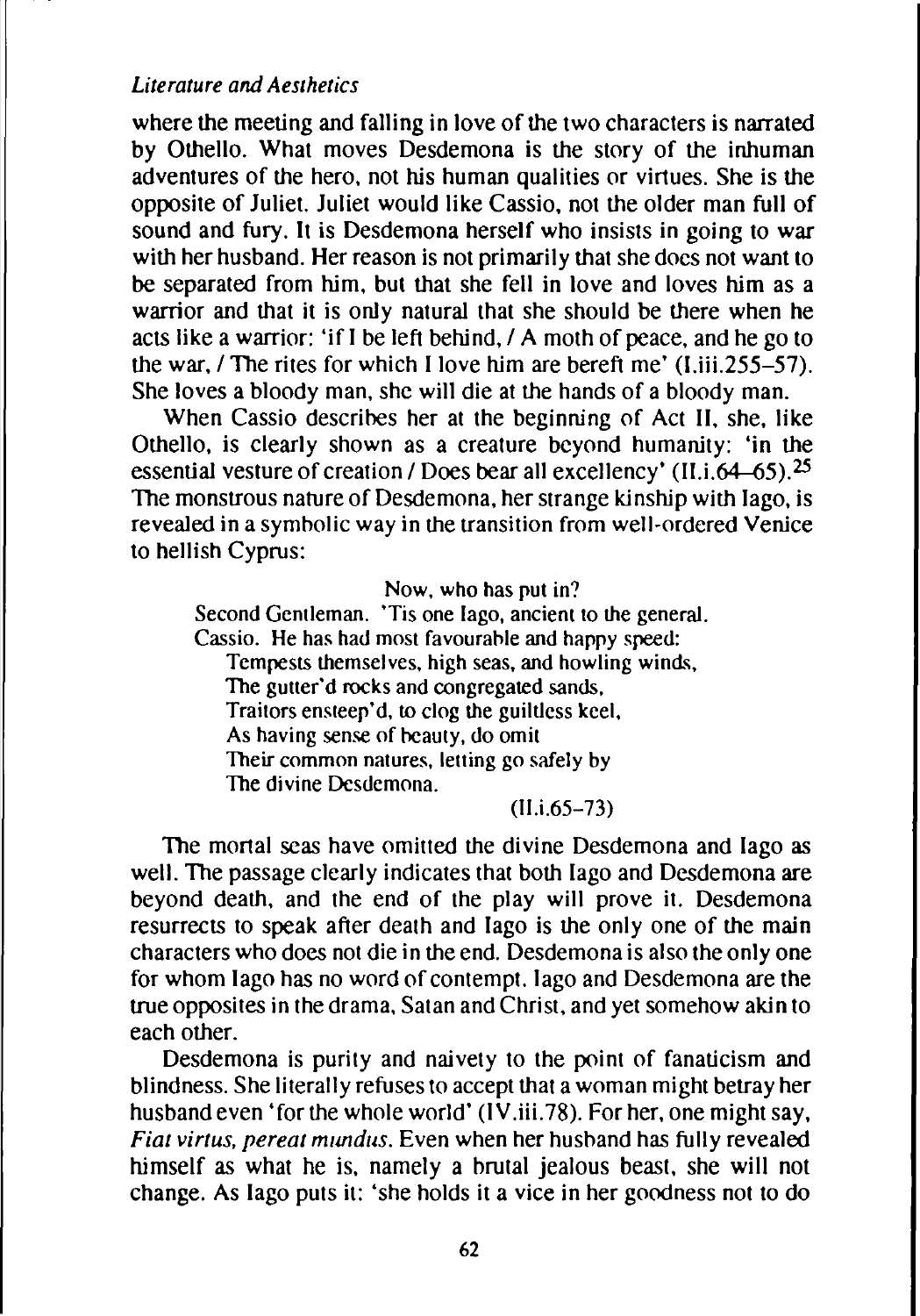more than she is requested' (II.iii.312-13). She also is a personification of ahstract being. She characterises herself as 'simpleness'. But 'simpleness' as immediacy is doomed to end dialectically, that is, tragically. In this sense, Desdemona's death is the opposite ofChrist's Passion. Christ's death is the death of dialectic in immediacy, Desdemona's death is the death of immediacy at the hands of dialectic. Desdemona is somehow a monster of simpleness.

From the very beginning, she is destined to die and she will be responsible for her own death; this is the immanent necessity of her fate. She sends herself to the place of her sacrifice. Her last words. stating the truth about her character confirm this:

Emilia. O. who has done this deed? Desdemona. Nobody, I myself ...

#### (V.ii.l24-25)

Death is her name: 'O Desdemona, Desdemona dead, / O, o, o (V.ii.282-83).26

Othello and Desdemona not only die because of their own fatal abstraction, they stand in a reciprocal dialectical relationship in which each sublates the other. Desdemona and Othello are obviously constructed as exact opposites: a very young, inexperienced, white, Christian woman versus the experienced. mature. black, pagan man of war. But their marriage is not the simple abstract opposition of good versus evil. They are both monsters, both are radically different and at the same time identical. As true opposites, they do not simply stand next to each other in abstract opposition; they both attract the other, are united with their opposite. destroy it and are destroyed in this destruction. Doth are the nothingness of the other as abstract being.

Othello attracts the simple and fair Desdemona on account of his inhuman sufferings. his symbolic blackness. She does not love him for what he is, but because she finds his fate 'passing strange', that is, the exact opposite of hers, and because she would want to be 'such a man' (Liii.l60, 163). that is. become the exact opposite of what she is. This attraction to her opposite destroys her as she succumbs to the very principle she was attracted to and it destroys him at the same time. On the other hand. Desdemona the fair lady first attracts the black Othello because she pities him. His love is not love as the wish to be one with a person one admires and desires. but rather loving the reflection of himself in his opposite. But because this being is his exact opposite, he does not recognise himself in it. Her simple fairness that attracted him as a reflection of his own simpleness is at the same time the symbolic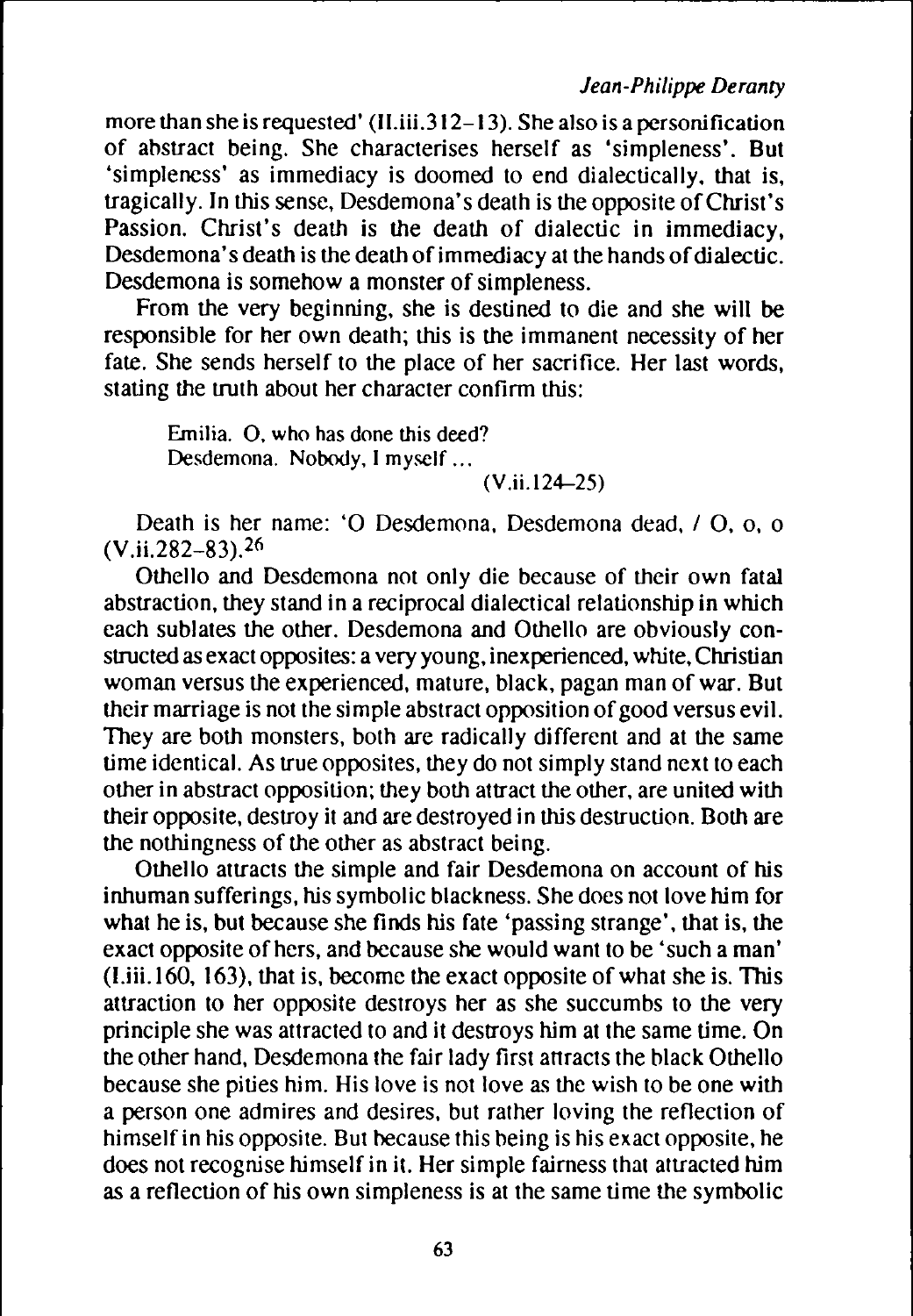term stating that she is everything that he is not, a pure soul in a pure body. and hence a total rejection of him. Consequently. the cause for the unleashing of his violence is nothing but her own fairness. the purity of her soul symbolised in the purity of her beauty. Othello's words say it very clearly at the beginning at the wake of the murder: 'It is the cause, it is the cause, my soul, / Let me not name it to you, you chaste stars:  $\ell$  It is the cause' (V.ii.1-3). The tautological repetition powerfully suggests that there is no cause at all. no objective outside cause for his jealousy and violence. no other cause than his soul, his very nature. and hers. his blackness and her fairness, and the destructive reunion of the two opposites. He will kill her but will not 'scar that whiter skin of hers than snow' (V.ii.4), because that white is the very reason for his love and hate.

This dialectic wrangling of two opposite principles is the basic logical. symbolic. poetic and dramatic structure of the play. The play is entirely built around the axis of opposition and sublation of the opposites into one another: good and evil. day and night, black and white. Christian and pagan. male and female. old and young. master and servant, indigenous and foreign, here and there. and so on. Shakespeare suggests dialectical conflict in many powerful poetic images. The play opens with the fight between light and darkness. lago and Roderigo, two creatures of the night, wake up Brabantio 'with like timorous accent, and dire yell, / As when, by night and negligence, the fire / Is spied in populous cities' ( $1.175-77$ ). Torches are brought. Light is made over the treachery of Desdemona. But Iago's evil plans will again change light into darkness: 'it is engender'd! Hell and night / Must bring this monstrous birth to the world's light' (I.iii.401–02), a wonderful characterisation of dialectical process. The description of the tempest at the beginning of Act II depicts this monstrous change in nature itself: the sea and the sky are reunited in an inversion of genesis, the monstrous birth of evil. The opposite symbols of heaven and earth are drawn to each other and destroy everything and each other. When Othello enters the scene of murder, he carries a candle and when the murder has been completed. the curtains will be drawn. The climax in the play's violence, Desdemona's death by strangulation, is the place where the destructive intertwining of the two opposites is visually represented on stage. Othello the black man on top of the white woman. Love is hate. To kiss is to kill (V.ii.360).

The logic of fate is immanent for all other characters as well. They all fail because of their own internal deficiencies. However these characters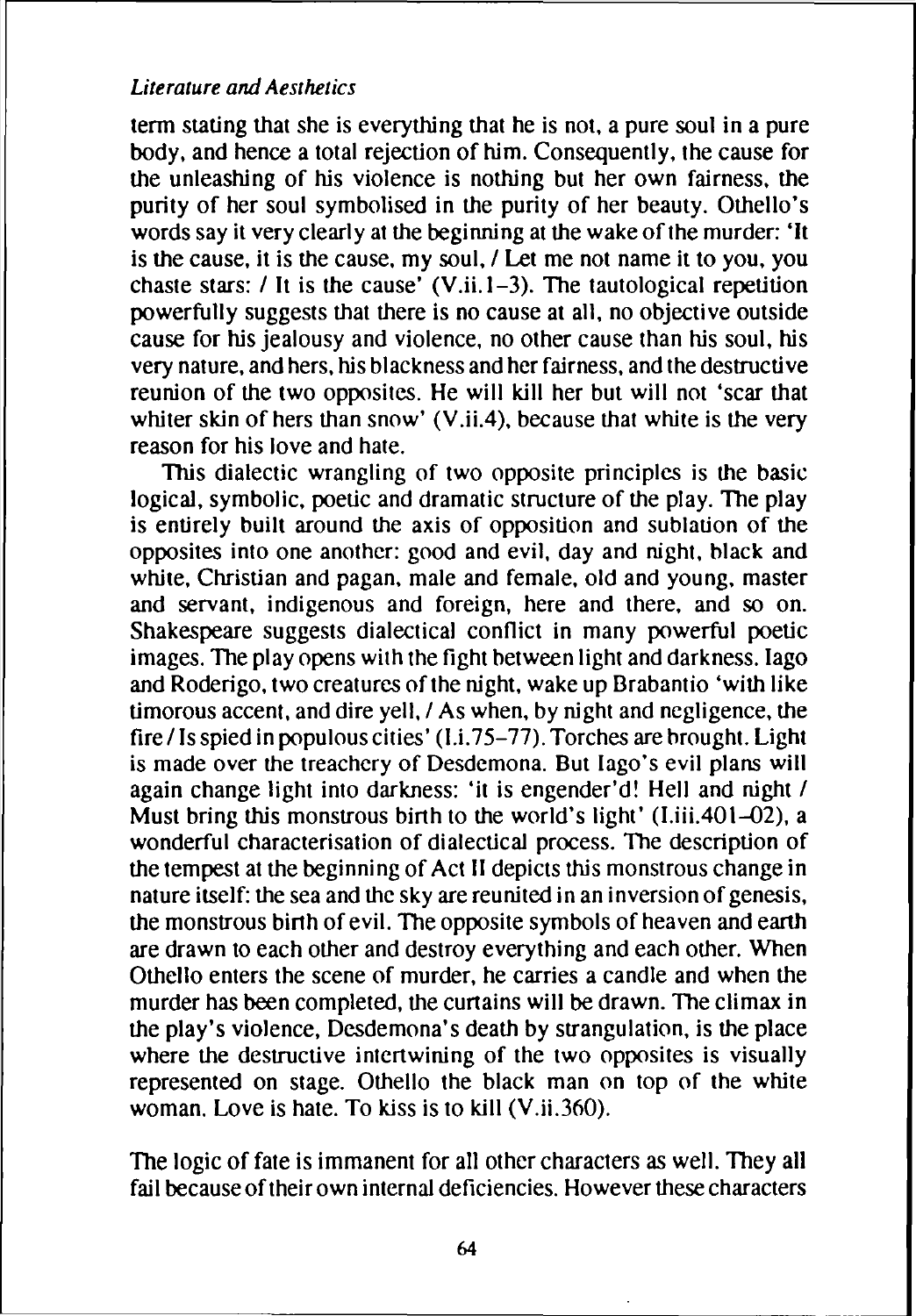## *Jean-Philippe Deranty*

are representations of spirit. Their finitude is that of forms of consciousness. For each of them, there is a moment of truth in which they have a clear free choice between good and evil. Iago does little to convince them. He need only tempt them. and they follow. It is always adeliberate choice on their part that brings their downfall and conspires to Desdemona's death. Cassio is persuaded by lago to drink with complete strangers: 'I'll do't, but it dislikes me'  $(II.iii.43)$ . One wonders: ifCassio is on duty and knows the effects of alcohol on him, why does he accept? Why do it if it dislikes him? Where is evil, in lago or in himself? The answer comes after the wrong has been done: 'O thou invisible spirit of wine, if thou hast no name to be known by, let us call thee devil!'  $(II.iii.273-75)$ . The devil is in the spirit, devil is spirit in its negative moment, the power to see good and say 'No' to it. When devil speaks, Cassio has the power to say no but only says no to the moral alternative. It is Cassio's own spirit that is revealed as evil in this experience. This is an experience in the true phenomenological sense of the term. Out of it, a more mediate truth emerges. This is the only positive result of all the negative dialectic processes in the play. Cassio, the only one to match lago in the mastering of language, has discovered the truth about his own spirit: 'to be now asensible man, by and by a fool, and presently a beast!' (lI.iii.296-97). He has seen the evil nature of spirit, experienced it and survived it; from now on he will be the strongest character. He will not be killed by Roderigo, he is the only one not to be hurt or die, and at the end of the play, he becomes the new commander of the Island.

Emilia is also put to the test of temptation. Confronted with the choice between good and evil, she makes the fatal choice that will produce her mistress's and her own death. This is the moment in Act III when she picks up the handkerchief and gives it to her husband. Just like Cassio. she enumerates all the reasons why she should not do what she does. She is a clear spirit. She understands by which monstrous means Othello has been transformed into a wild beast; she will be the one who will make the truth known to Othello. And yet she chooses to do wrong and as she does it, sees exactly that she is doing wrong: 'poor lady, she'll run mad, / When she shall lack it' (lII.iii.322-23). As for her death, the wife of the devil is killed by the devil. In terms of simple dramatic logic, Shakespeare did not need to kill that character. In terms of logical necessity, she had to die. Very interestingly, she dies when she speaks true: 'So speaking as I think, I die, I die' (V.ii.252).

Even minor figures like Brahantio or Roderigo follow the same logic. They both have the devil's letters in their names. Desdemona's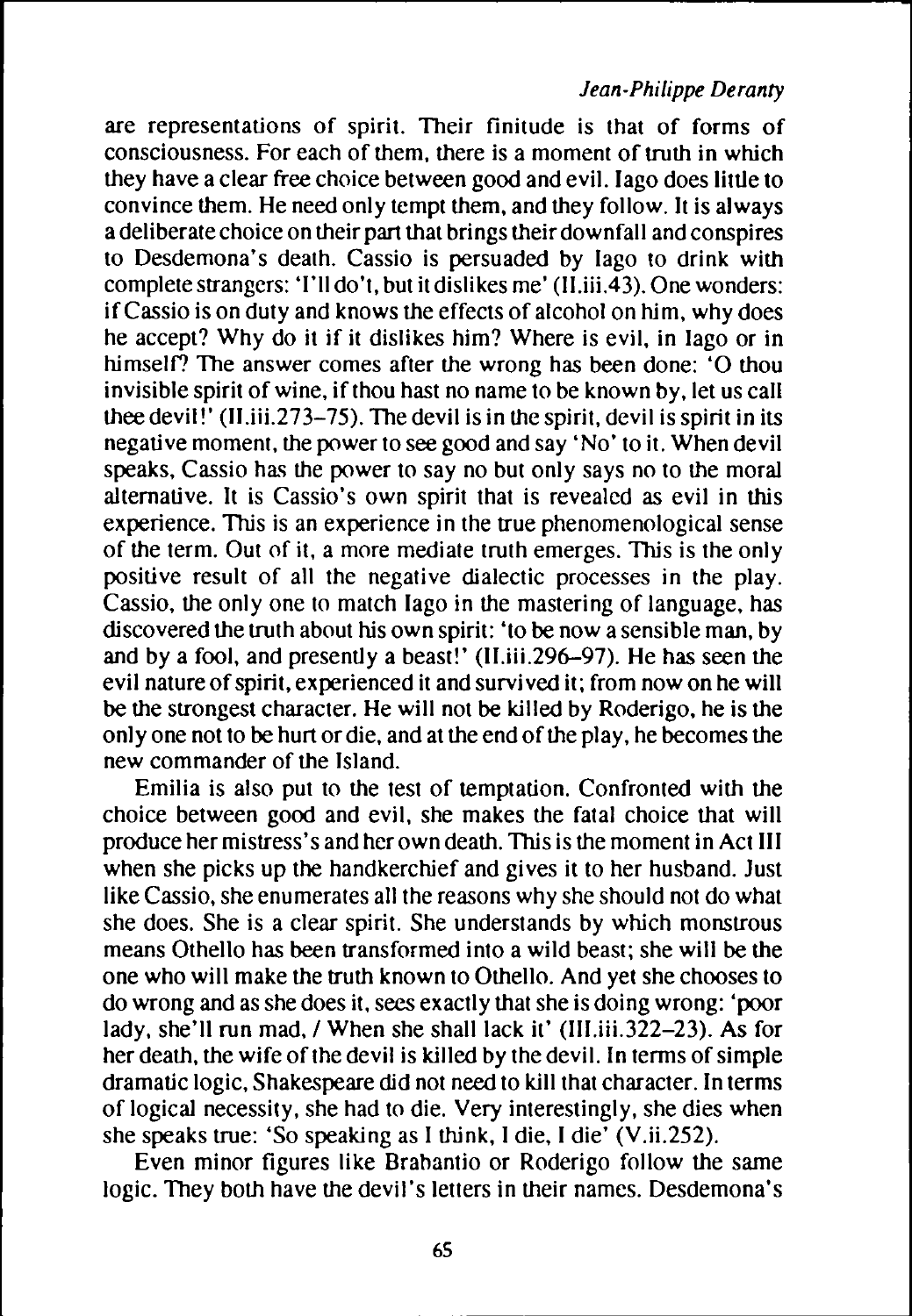father. Brabantio. is also named the 'magnifico'. a possible adjective for the 'diablo' himself. He is the first to speak words of violence and distrust and the first to die.

All characters fail on account of their internal ahstraction and the presence of evil in them. Accordingly. they all take part somehow in the sacrifice of innocence. They are all guilty. Innocence itself is responsible for its tragic end. This suggests a certain truth about the nature of spirit in human beings, about the nature of dialectic.

Shakespeare gives a terrifying account of spirit: the monster lurks and acts in the heart of every character, of every human being. As spectators who reconstruct and acknowledge the necessity of Desdemona's sacrifice, we ourselves are monstrous and villainous. Devil is that speculative moment in which the power of negation in us is revealed in all its might. This is the tcrrifying power of freedom.

The spiritual logic at work in *Othello* is truly terrifying because it remains a radically negative dialectic. Nothing can stop the work of evil, even chance is on its side. hut after the destruction it brings into being. no reconciliation is achieved. The only process bringing some relative positive result is the minor Cassio experience. All other characters die. evil has left nothing unsoiled and sublation has only meant pure destruction. Nothing positive remains from the entire experience. Friendship. love. civic virtue, military virtue have not been better defincd.

Symbolically. the end of the play is not the end of the night. No transfiguration takes place after the death of the Christ-like figure. Curtains are drawn on the bed of horror; no light has come after Golgotha is plunged into darkness. The actors are spectators of the horrible sight before which the bed curtains are drawn; horror is swallowed hy oblivion and thus left unreconciled. The *mise en abyme* suggests that we as spectators of the actors are actors ourselves on the stage of life. The curtain is drawn before our eyes but no reconciliation has taken place either. We leave the theatre with the consciousness that evil is in our heart and that nothing good will arise from its necessary misdeeds.

It is very important to note that the opposition bctween Venice and Cyprus, like all oppositions in the play. is not the simple opposition of good versus evil. A superficial reading could argue that Cyprus under the command of Othello is the negative image of Venice. Several passages in the play suggest this contrast. But the night, as night of hell. starts in Venice. The interaction between opposites. the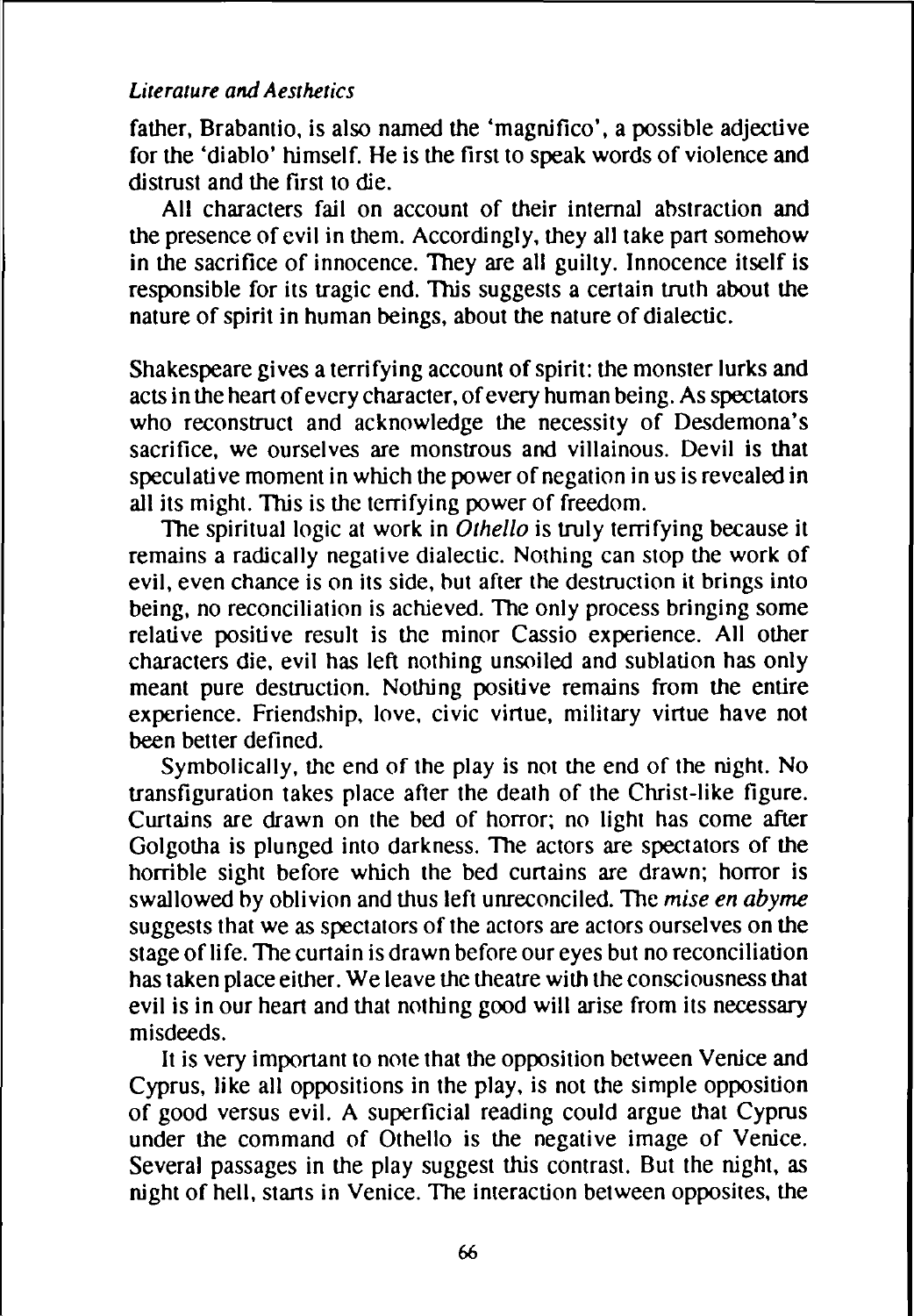opposition of light and darkness starts in Venice and continues in the same logic in Cyprus. The first signs of sacrificial violence against the innocent being were expressed in Venice by one of the leaders of the City. the father of Desdemona. The reconciliation that takes place in the first act is a fake one. as Brabantio does not hesitate to sneer about it. It is Venice itself that gives violent Othello all powers in Hell. The Duke describes the law of the City as 'the bloody book of law' (I.iii.67), introducing in Venice the bloody double vowel. Cyprus is indeed the anti-Venice, but not in abstract opposition. Venice produces Cyprus as its own pervened reflection, and therefore is itself the other that it produces.

That the outcome of the play is totally negative is obvious if we reflect on its conclusion. One of the main morals of the *mythos* should be to take heed of male and military violence, that male love in its abstraction and self-devotion is fundamentally destructive. But instead of this truth being spoken out in a way similar to the reconciliation of the first act, what we have is simply a continuation of violence. The dramatic detail that only the devil does not die means that the spirit of destruction. the negative moment in freedom remains unchecked: 'I bleed, sir. but not kill'd' (V.ii.2R9). The new violence to come is announced in the last words of the play. Already before the death of Othello, Lodovico had called for the infinite pursuit of violence: 'For this slave, / If there be any cunning cruelty. That can torment him much, and hold him long, / It shall be his' (V.ii.333-36). This is repeated at the very end. After the economic and political succession of the Moor has been settled: 'to you. lord governor, I Remains the censure of this hellish villain, / The time, the place, the torture' (V.ii,368-70).

One could argue that it is only logical that the infinite spirit of nthe devil should be given the infinite punishment of eternal tonure. This is. after all. the dogma of eternal punishment for the damned. As such, it is reconciliation. Desdemona has gone straight to heaven, Emilia has repented and will also be saved: 'So come my soul to bliss, as I speak true' (V.ii.25l). Othello, although he seemed to repent, will go to Hell, sharing the fate ofJudas: 'Blow me about in winds, roast me in sulphur, / Wash me in steep-down gulfs of liquid fire!' (V.ii.280– 81). Iago as the untamed spirit of evil will suffer a long torture on earth, the symbol of eternal damnation in Hell. On a theological level, the conclusion means reconciliation and perfect observance of the dogma.

But from the dialectical point of view. this is only a finite resolution of the conflict; the germ of destruction is still very much at work. The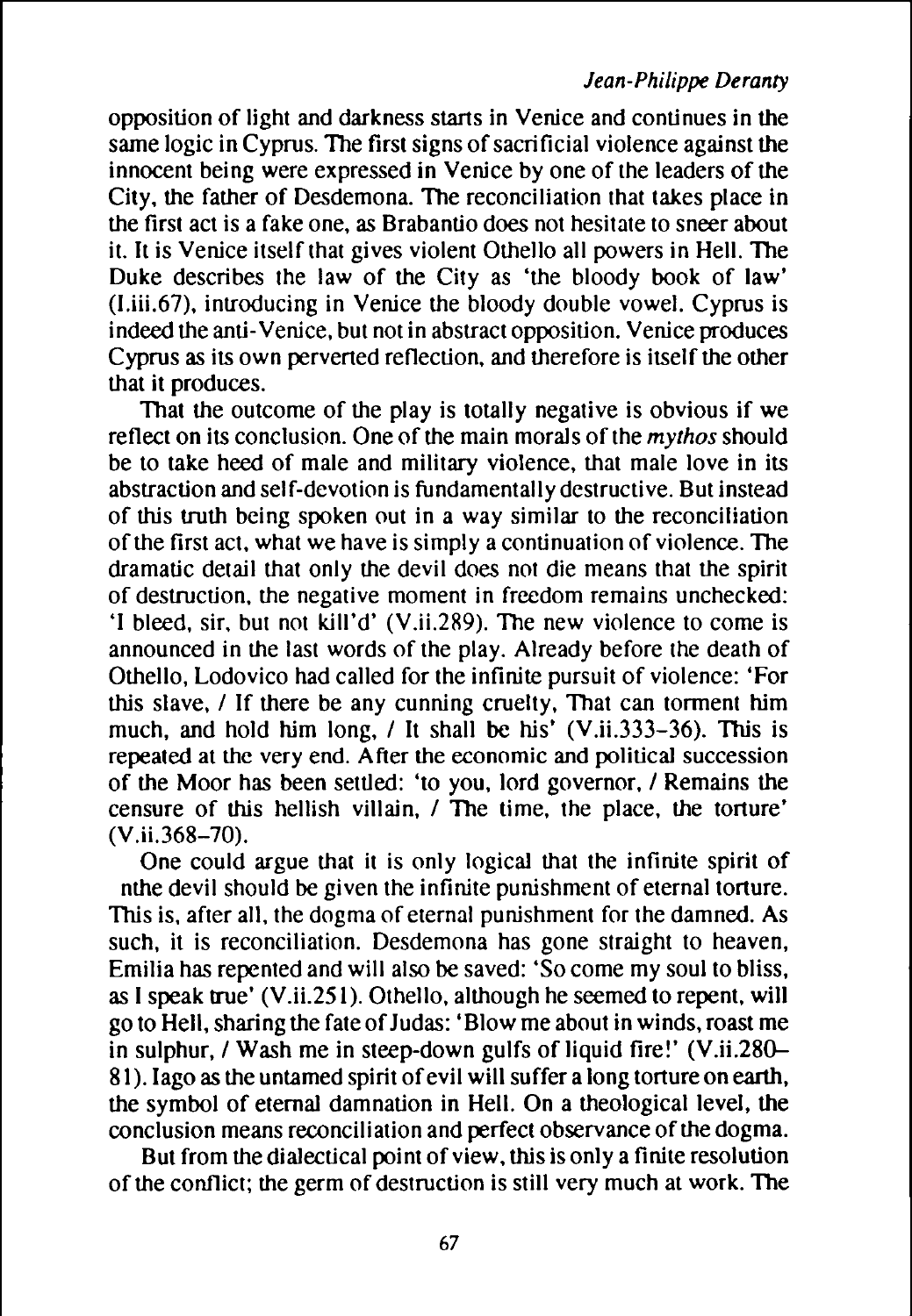true reconciliation when the order of the City has been disturbed should not be vengeance but a formal trial. Vengeance can only duplicate violence, is violence itself and calls for more violence, in a good example ofbad infinity. Instead ofbeing judged, lago is promised a long torture. Injustice continues. As long as true reconciliation through trial has not taken place, there is no end to violence. Torture is the very reflection of the torture imposed by Iago on his victims. It will call for more torture. The law of Venice is the 'bloody book of law' and somehow it is Venice that sacrificed the being that did not deserve it, just as the World crucified Christ before recognising his divinity.

I would like to conclude this study by referring to the etching by Goya, 'The Sleep of Reason produces Monsters' and a possible adjacent commentary by Hegel: 'The Human being is this night. this empty nothingness that contains everything in its simpleness, the richness of an infinity of representations and pictures. This is the night, the interior of nature, which exists here—pure Self. In phantasmagoric representations, it is night all around; a bloody head suddenly shoots out here. another white shape there, which disappear in the same way. This is the night we look into when we look the human being in the eyes—into a night which is horrible; here one is faced with the night of the world',27 *Othello* is the dramatic performance of that Night.

## **Notes**

- For discussion, see Andrew Cecil Bradley, in Susan Snyder, ed., *Othello,*  $\mathbf{I}$ *Critical Essays,* New York, 1988, p.47.
- 2 Robert Heilmann, 'Wit and witchcraft: Thematic form in Othello', in *Othello. Critical Essays,* p. I 89-200.
- 3 For greater simplicity, quotations are given in the hody of the text. All quotations are from the seventh Arden edition by M. R. Ridley, London, 1958, repr. 1962. This is an 'eclectic' edition of the play, based on the First Quarto edition (1622). For an excellent review of the debates still surrounding the different versions of *Othello.* see Ernst Honigmann, *The Texts of 'Othello' and Shakespearian Revision.* London, 1996.
- 4 The fields of *Sittlichkeit* correspond to the *spoudaion* of Aristotelian tragedy. More generally, Hegel's dialectic has a lot to do with Aristotle's conception of tragedy. See the definition of*peripeteia* in the *Poetics:* 'the change from one state of things to another' .
- 5 G. w. F. Hegel, *The Phenomenology ofSpirit,* trans. A. V. Miller, Oxford, 1977, p.402.
- 6 G. w. F. Hegel, *The Philosophy ofRight,* trans. H. B. Nishet. Cambridge, 1991, para 139, p.167.